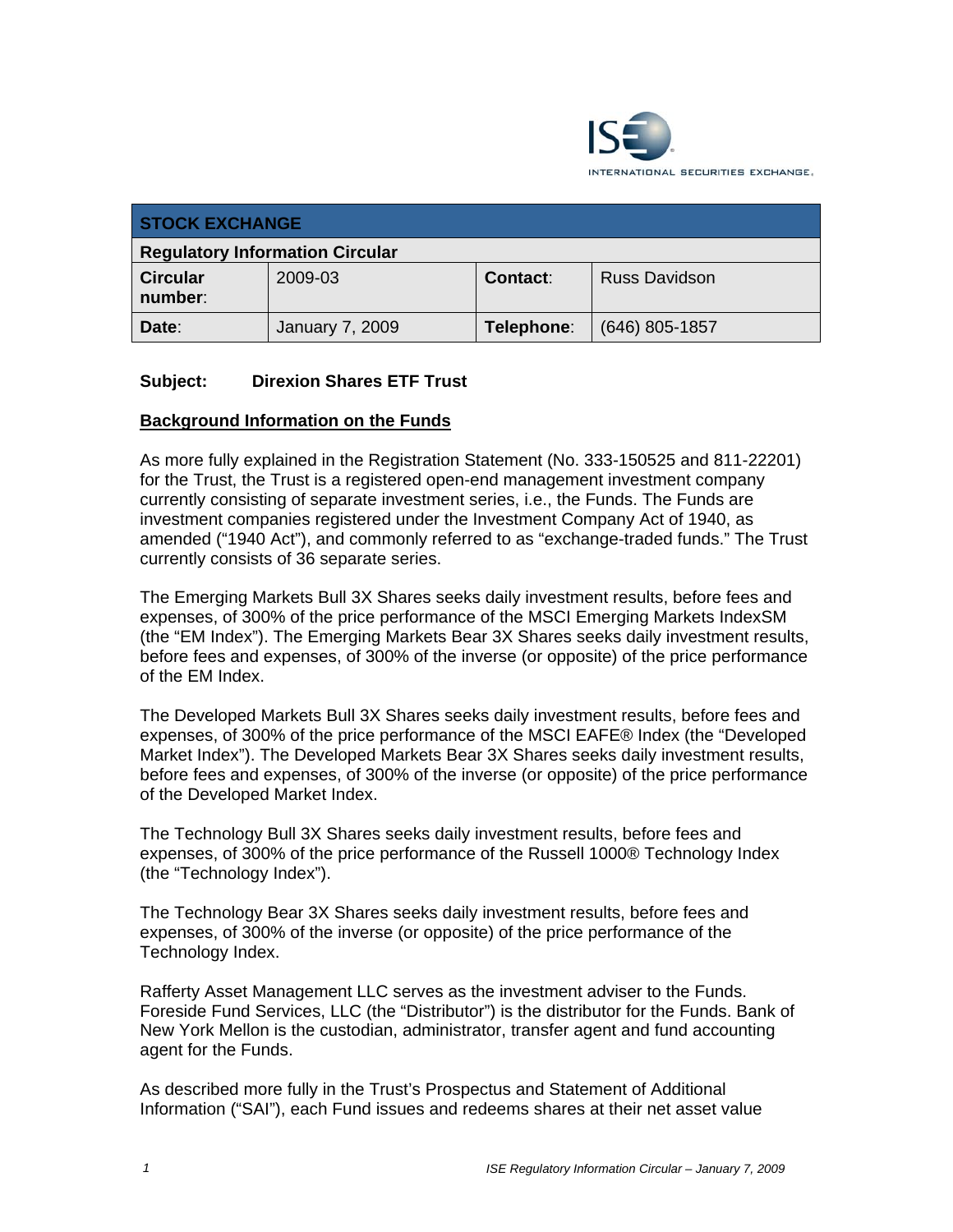("NAV") only in large blocks of 100,000 Shares (each block of 100,000 Shares called a "Creation Unit"). Creation Units of the Bull Funds are issued and redeemed principally inkind for securities included in the relevant underlying index and an amount of cash. Creation Units of the Bear Funds are purchased and redeemed for cash. Shares of the Funds will trade on the Exchange at market prices that may differ from their NAV. Except when aggregated in Creation Units, the Shares may not be redeemed with a Fund.

Each Fund pays out dividends from its net investment income, and distributes any net capital gains, to its shareholders at least annually. Each Fund is authorized to declare and pay capital gain distributions in additional Shares thereof or in cash; if a Fund declares such a distribution, a holder of Shares will receive additional Shares thereof unless it elects to receive cash.

The Depository Trust Company ("DTC") serves as securities depository for the Shares, which may be held only in book-entry form; stock certificates will not be issued. DTC, or its nominee, is the record or registered owner of all outstanding Shares.

Each Fund's NAV is determined shortly after 4:00 p.m. Eastern standard time ("ET") on each day that the New York Stock Exchange ("NYSE") is open for business (a "Business Day"). The NAV is available from the Trust and the Exchange and is also available to National Securities Clearing Corporation ("NSCC") participants through data made available from NSCC.

The Trusts registration statement describes the various fees and expenses for the Fund's shares. For a more complete description of the Funds and the Indexes, visit www.direxionshares.com.

## **Purchases and Redemptions in Creation Unit Size**

Equity Electronic Access Members ("Equity EAMs") are hereby informed that procedures for purchases and redemptions of Shares in Creation Units are described in the Trust's Prospectus and Statement of Additional Information and that Shares are not individually redeemable but are redeemable only in Creation Unit aggregations or multiples thereof. As described in the Prospectus, Creation Units of the Bull Funds are issued and redeemed principally in-kind for securities included in the relevant underlying index and an amount of cash and Creation Units of the Bear Funds are purchased and redeemed for cash.

## **Principal Risks**

Interested persons are referred to the Trust's Prospectus for a description of risks associated with an investment in the Shares. These risks include, but are not limited to, the risk that each Fund's investment strategy may subject such Fund to greater changes to the value of portfolio holdings and imperfect correlation to the relevant Underlying Index. Each Fund may also not correlate to the relevant Underlying Index for a number of reasons including the incursion by the Fund of operating expenses and costs associated with the use of leveraged investment techniques. Over time, the cumulative percentage increase or decrease in the NAV of a Fund may diverge significantly from the cumulative percentage increase or decrease in the multiple return of the Underlying Index due to the compounding effect of losses and gains on the returns of a Fund. In addition, as noted in the Prospectus, the Shares trade at market prices that may differ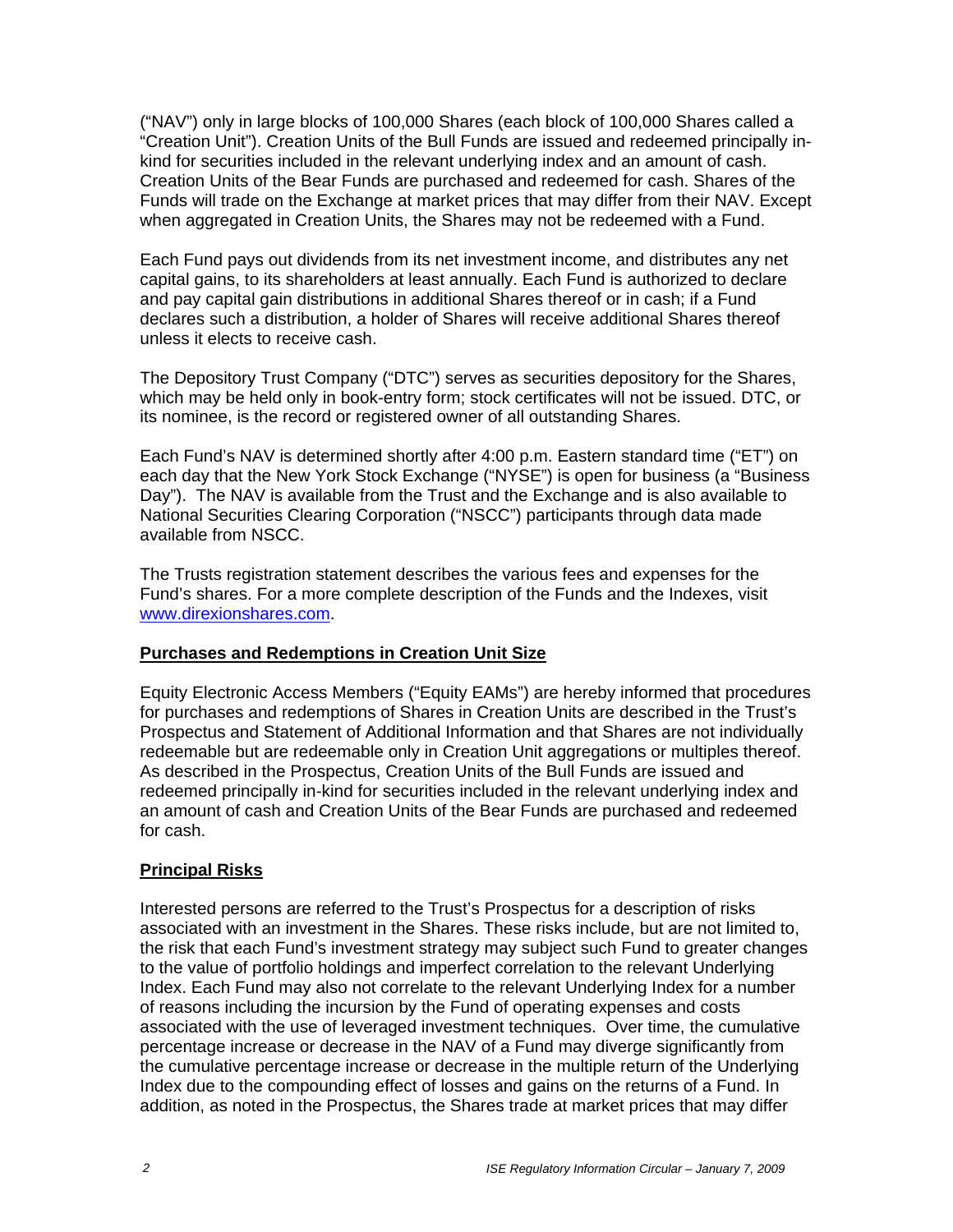from their NAV. The NAV of the Shares will fluctuate with changes in the market value of the Fund's holdings while the market prices of the Shares will fluctuate in accordance with changes in NAV as well as the supply and demand for the Shares.

## **Exchange Rules Applicable to Trading in the Shares**

The Shares are considered equity securities, thus rendering trading in the Shares subject to the Exchange's existing rules governing the trading of equity securities.

# **Trading Hours**

Trading in the shares on ISE is on a UTP basis and is subject to ISE equity trading rules. The shares will trade from 8:00 a.m. until 5:00 p.m. Eastern Time. Equity EAMs trading the shares during the Extended Market Sessions are exposed to the risk of the lack of the calculation or dissemination of underlying index value or intraday indicative value ("IIV"). For certain derivative securities products, an updated underlying index value or IIV may not be calculated or publicly disseminated in the Extended Market hours. Since the underlying index value and IIV are not calculated or widely disseminated during Extended Market hours, an investor who is unable to calculate implied values for certain derivative securities products during Extended Market hours may be at a disadvantage to market professionals.

## **Trading Halts**

ISE will halt trading in the Shares of a Trust in accordance with ISE Rule 2101(a)(2)(iii). The grounds for a halt under this Rule include a halt by the primary market because it stops trading the Shares and/or a halt because dissemination of the IIV or applicable currency spot price has ceased, or a halt for other regulatory reasons. In addition, ISE will stop trading the Shares of a Trust if the primary market de-lists the Shares.

## **Delivery of a Prospectus**

Pursuant to federal securities laws, investors purchasing Shares must receive a prospectus prior to or concurrently with the confirmation of a transaction. Investors purchasing Shares directly from the Fund (by delivery of the Deposit Amount) must also receive a prospectus.

Prospectuses may be obtained through the Distributor or on the Fund's website. The Prospectus does not contain all of the information set forth in the registration statement (including the exhibits to the registration statement), parts of which have been omitted in accordance with the rules and regulations of the SEC. For further information about the Fund, please refer to the Trust's registration statement.

## **Exemptive, Interpretive and No-Action Relief Under Federal Securities Regulations**

The Commission issued a letter dated October 31, 2008, ("No-Action Letter") granting exemptive or no-action relief from certain rules under the Securities Exchange Act of 1934 for the Funds.

## **Regulation M Exemptions**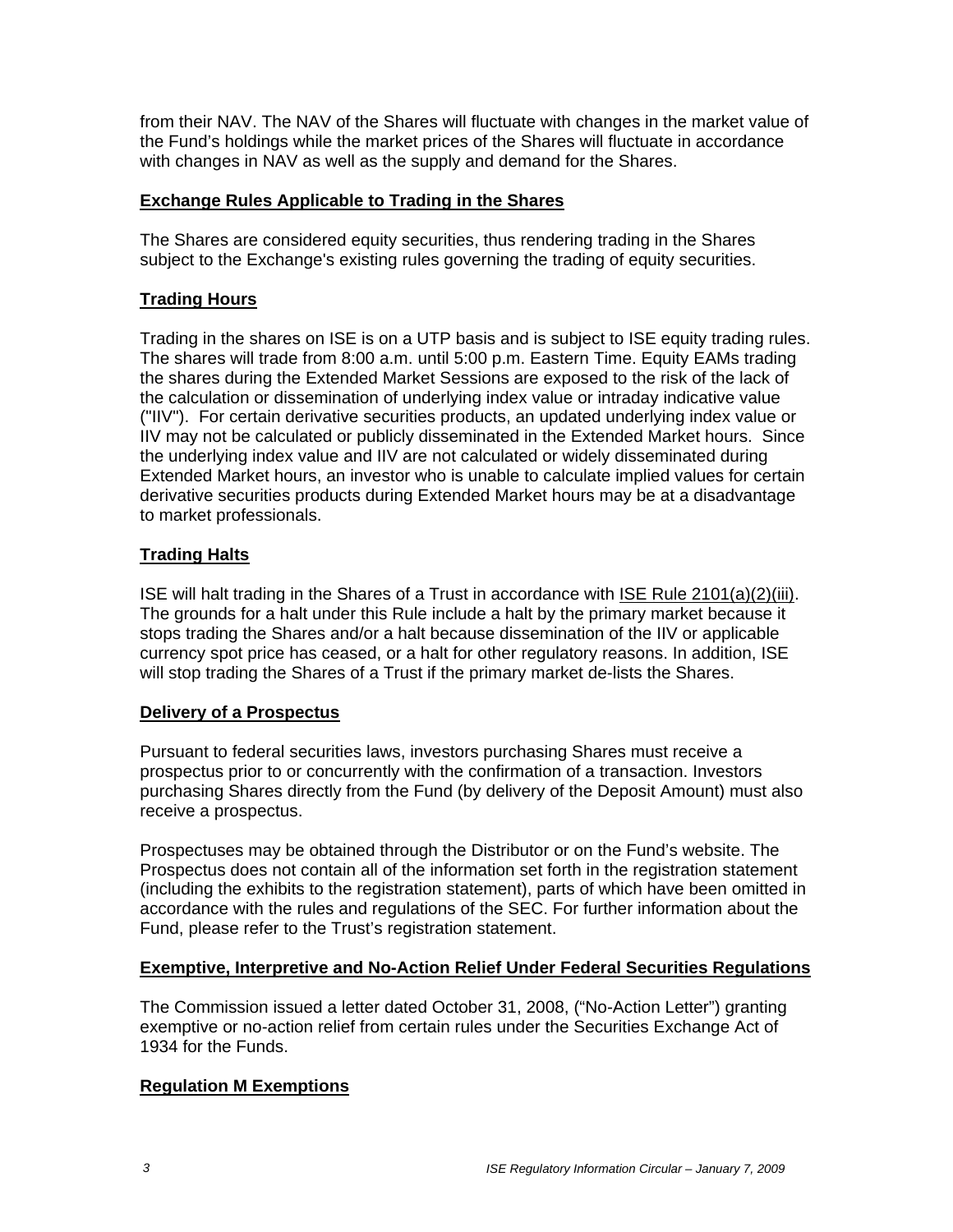Generally, Rules 101 and 102 of Regulation M prohibit any "distribution participant" and its "affiliated purchasers" from bidding for, purchasing, or attempting to induce any person to bid for or purchase any security which is the subject of a distribution until after the applicable restricted period, except as specifically permitted in Regulation M. The provisions of the Rules apply to underwriters, prospective underwriters, brokers, dealers, and other persons who have agreed to participate or are participating in a distribution of securities.

The Commission issued a No-Action Letter by which persons participating in a distribution of shares of a fund may engage in secondary market transactions in such shares during their participation in such a distribution, despite the requirements of from Rule 101 under Regulation M. In addition, the SEC has permitted persons who may be deemed to be participating in the distribution of shares of a fund (i) to purchase securities for the purpose of purchasing creation unit aggregations of fund shares and (ii) to tender securities for redemption in Creation Unit Aggregations. Further, the Commission has clarified that the tender of fund shares to the Fund for redemption does not constitute a bid for or purchase of any of the Funds' securities during the restricted period of Rule 101. The Commission has issued a No-Action Letter to paragraph (e) of Rule 102 under Regulation M which allow the redemption of fund shares in creation unit aggregations during the continuous offering of shares.

# **SEC Rule 14e-5**

The Commission has permitted any person acting as a dealer-manager of a tender offer for a component security of fund (1) to redeem fund shares in creation unit aggregations from the issuer that may include a security subject to such tender offer and (2) to purchase fund shares during such tender offer. In addition, a No-Action has been issued under Rule 14e-5 states that if a broker-dealer acting as a dealer-manager of a tender offer for a security of the Fund purchases or arranges to purchase such securities in the secondary market for the purpose of tendering such securities to purchase one or more creation unit aggregations of shares, it must be made in conformance with the following:

- i. such bids or purchases are effected in the ordinary course of business, in connection with a basket of securities in which any security that is the subject of a distribution, or any reference security, or
- ii. purchases are effected as adjustments to such basket in the ordinary course of business as a result of a change in the composition of the underlying index; and
- iii. such bids or purchases are not affected for the purpose of facilitating such tender offer.

# **Section 11(d)(1); SEC Rules 11d1-1 and 11d1-2**

Section 11(d)(1) of the Act generally prohibits a person who is both a broker and a dealer from effecting any transaction in which the broker-dealer extends credit to a customer on any security which was part of a new issue in the distribution of which he participated as a member of a selling syndicate or group within thirty days prior to such transaction. The Commission has clarified that Section 11(d)(1) does not apply to broker-dealers that are not authorized participants (and, therefore, do not create creation unit aggregations) that engage in both proprietary and customer transactions in shares of a fund in the secondary market, and for broker-dealer authorized participants that engage in creations of creation unit aggregations. This relief is subject to specific conditions, including the condition that such broker-dealer (whether or not an authorized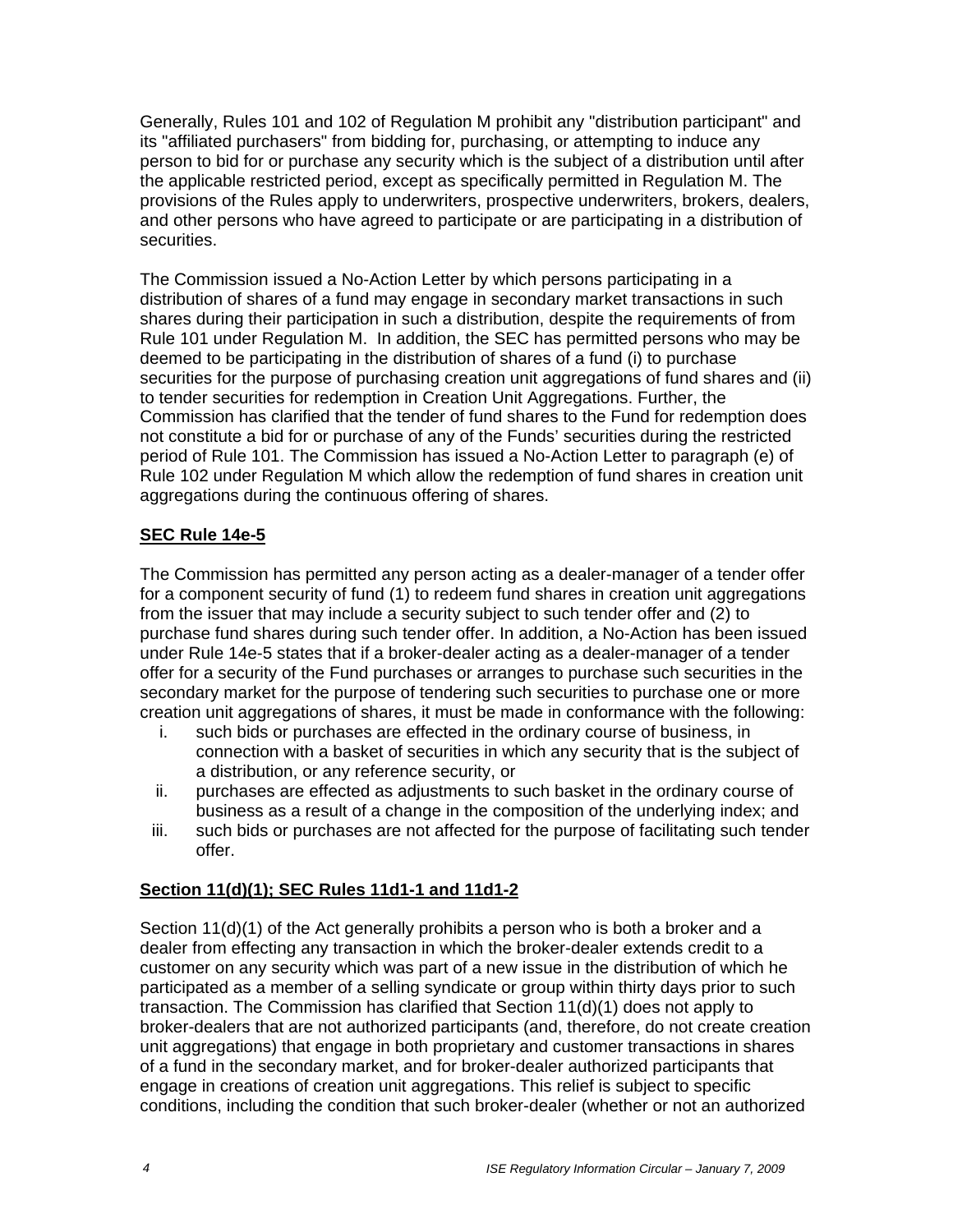participant) does not, directly or indirectly, receive from the fund complex any payment, compensation or other economic incentive to promote or sell the shares of a fund to persons outside the fund complex, other than non-cash compensation permitted under NASD Rule 2830 (I)(5)(A), (B) or (C). See letter dated November 22, 2005 from Brian A Bussey, Assistant Chief Counsel, SEC Division of Market Regulation, to Barclays Global Investors, N.A., dated November 22, 2005. The Commission has issued a No-Action Letter under Section 11(d)(1) of the Act states that broker-dealers may treat shares of a fund, for purposes of Rule 11d1-2, as "securities issued by a registered open-end investment company as defined in the Investment Company Act" and thereby extend credit or maintain or arrange for the extension or maintenance of credit on shares that have been owned by the persons to whom credit is provided for more than 30 days, in reliance on the exemption contained in the rule.

## **SEC Rule 15c1-5 and 15c1-6**

The Commission has issued a No-Action letter with respect to Rule 15c1-5 and Rule 15c1-6 as to the required disclosure of control by a broker or dealer with respect to creations and redemptions of fund shares and secondary market transactions therein.

**This Regulatory Information Circular is not a statutory Prospectus. Equity EAMs should consult the Trust's Registration Statement, SAI, Prospectus and the Fund's website for relevant information.**